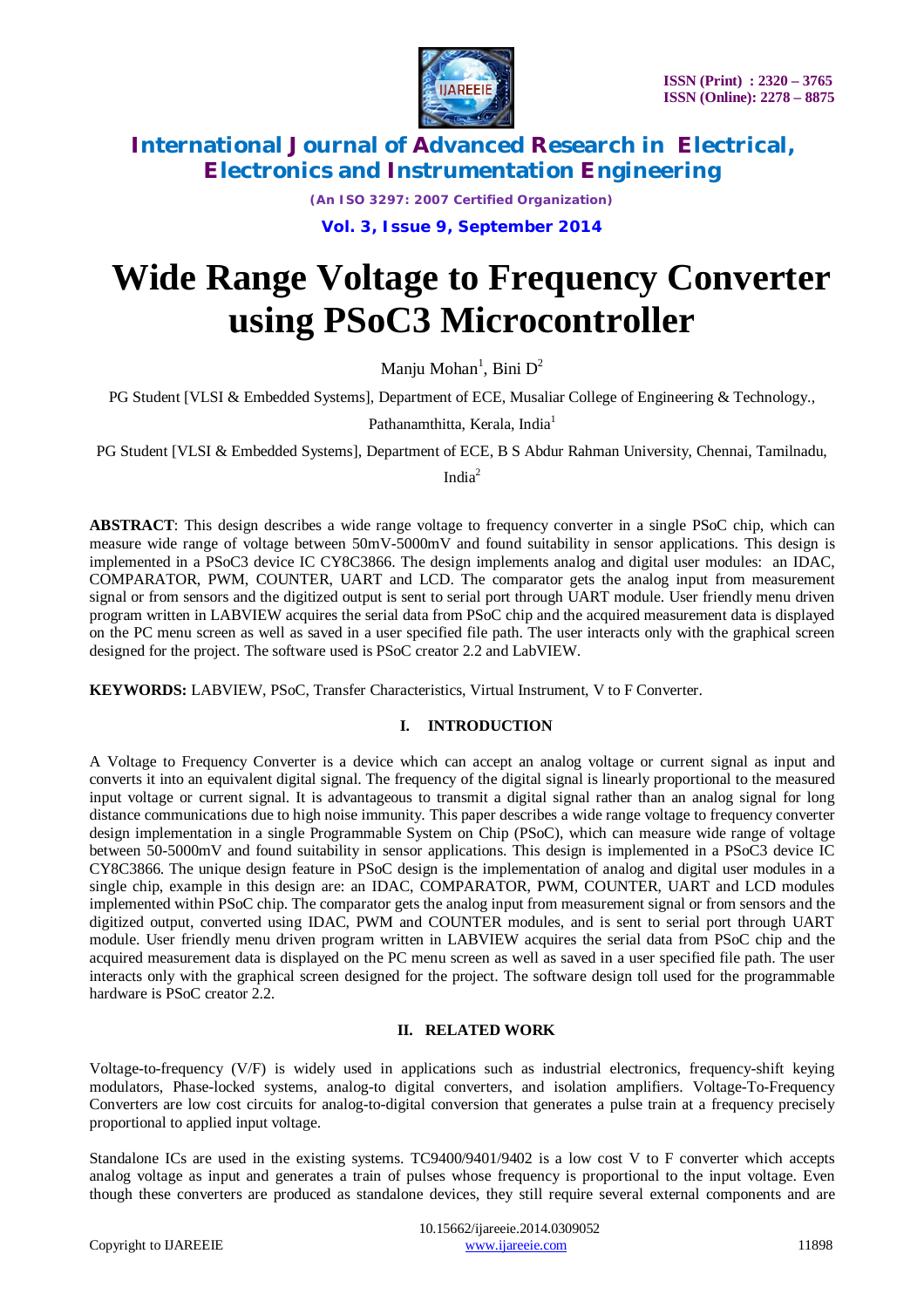

*(An ISO 3297: 2007 Certified Organization)*

## **Vol. 3, Issue 9, September 2014**

relatively expensive compared to modern low-cost analog integrated circuits. At present as an intelligent system design PIC, 8051 or in general any microcontroller is usually applied for voltage to frequency converter, but it requires many external components for the application. In this paper, PSoC3 microcontroller is used for wider V to F conversion which allows the designer to build the V/F converter using a PSoC microcontroller with its internal user modules and an external capacitor for charging. The PSoC Creator tool is given a useful device function with virtually no additional cost or extra components.

### **III.PROGRAMMABLE SYSTEM ON CHIP**

A Programmable System on Chip (PSoC) is software configured, mixed-signal array with a built-in MCU core. PSoC facilitates an advanced method of signal acquisition, processing and control with exceptional accuracy, high bandwidth and superior flexibility. Its analog capability spans the range from thermocouples (DC voltages) to ultrasonic signals. The digital, analog and mixed signal blocks are all built on the same chip. In fig 1, CY8C38 device family block diagram is shown. PSOC 3 (CY8C38xxxx, CY8C36xxx, CY8C34xxx, CY8C32xxx) families are fully scalable 8-bit PSoC platform devices that have these characteristics: An 8-bit single cycle pipelined 8051 processor, running up to 67 MHz, with a nested vectored interrupt controller(NVIC) and a high-performance DMA controller. The single cycle 8051 CPU runs ten times faster than a standard 8051 processor. Digital system includes configurable Universal Digital Blocks (UDBs) and specific function peripherals, such as USB, CAN and I2C. PSoC has three separate memory spaces: paged SRAM for data, Flash memory for instructions and fixed data and I/o Registers for controlling and accessing the configurable logic blocks and functions. The device is created using SONOS technology.

#### *A. PSoC Designer*

PSOC designer is the first generation software IDE to design, debug and program the PSoC 1 devices. It introduces unique features including a library of pre-characterized analog and digital peripherals in a drag-and-drop design environment which could then be customized to specific design needs by leveraging dynamically generated API libraries of code.

## *B. PSoC Creator*

PSoC Creator is the second generation IDE to design debug and program the PSoC 3 and PSoC 5 devices. The development IDE is combined with an easy to use graphical design editor to form a powerful hardware/software codesign environment. PSoC Creator consists of two basic building blocks. The program that allows the user to select, configure and connect existing circuits on the chip and the components which are the equivalent of peripherals on MCUs. The configurable blocks in a PSoC are the biggest difference from other microcontrollers. PSoC devices include up to 16 digital and 12 analog blocks, depending on the device.



 10.15662/ijareeie.2014.0309052 Copyright to IJAREEIE and the community of the contract of the contract of the contract of the contract of the contract of the contract of the contract of the contract of the contract of the contract of the contract of the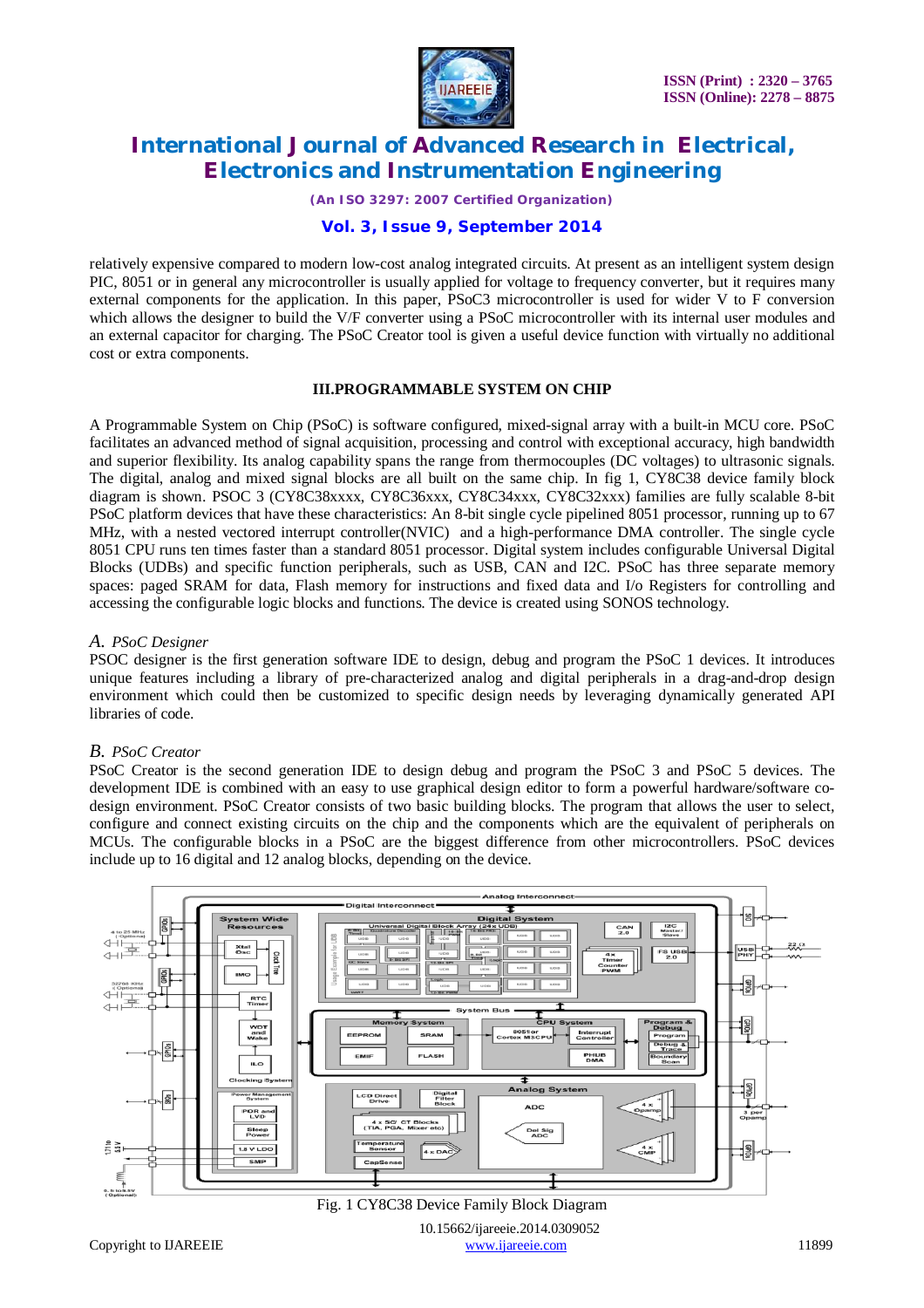

*(An ISO 3297: 2007 Certified Organization)*

## **Vol. 3, Issue 9, September 2014**

#### **IV. DESIGNING IN PSoC CREATOR**

To create a new project, click "Create New Project" on the Start Page. On the New Project dialog, select an empty design and complete the requested project information. We can select a Starter Design to create a new project with components and code already placed. Components are to be selected and dragged from the Component Catalogue onto the schematic design. Various component parameters are configured to modify the behaviour as needed. A Pins component, Clock component and other components are added to complete the design. Various components are connected using the Wire tool. Once completed, use the Build command to generate source code. Components used in the design of Voltage-Frequency Converter are:

- IDAC
- Comparator
- PWM
- Counter
- UART
- LCD Display

 Features of IDAC: The IDAC8 component is an 8-bit current output DAC (Digital to Analog Converter). The output can source or sink current in three ranges. The IDAC8 can be controlled by hardware, software or by a combination of both hardware and software.

- Three ranges: 2040 ìA, 255 ìA and 31.875 ìA<br>
Surrent sink or source selectable
- $\triangleright$  Current sink or source selectable<br> $\triangleright$  Software- or clock-driven output
- $\triangleright$  Software- or clock-driven output strobe<br> $\triangleright$  Data source may be CPU DMA or Digital
- Data source may be CPU, DMA or Digital components

 Features of Comparator: The comparator (comp) component provides a hardware solution to compare two analog input voltages. The output can be sampled in software or digitally routed to another component. Three speed levels are provided to allow optimizing for speed or power consumption. A reference or external voltage can be connected to either input. We can also invert the output of the comparator using the Polarity parameter.

- $\triangleright$  User controlled offset calibration<br> $\triangleright$  Multiple speed modes
- $\triangleright$  Multiple speed modes<br> $\triangleright$  Low-power mode
- $\geq$  Low-power mode<br> $\geq$  Output routable to
- $\triangleright$  Output routable to digital logic blocks or pins<br> $\triangleright$  Selectable output polarity
- $\triangleright$  Selectable output polarity<br> $\triangleright$  Configurable operation me
- Configurable operation mode during Sleep

 Features of PWM: The PWM component provides compare outputs to generate single or continuous timing and control signals in hardware. The PWM provides an easy method of generating complex real-time events accurately with minimal CPU intervention. PWM features may be combined with other analog and digital components to create custom peripherals.

- $\geq$  8-bit or 16-bit resolution<br> $\geq$  Multiple pulse width out
- $\triangleright$  Multiple pulse width output modes<br>  $\triangleright$  Configurable trigger
- $\triangleright$  Configurable trigger
- Configurable capture
- $\triangleright$  Configurable hardware/software enable

 Features of Counter: The Counter component provides a method to count events. It can implement a basic counter function and offers advanced features such as capture, compare output and count direction control. For PSoC 3 and PSoC 5 devices component can be implemented using FF blocks or UDB. PSoC 4 devices support only UDB implementation. A UDB implementation typically has more features than an FF implementation. If the design is simple, consider using FF to conserve UDB resources for other purposes.<br>  $\triangleright$  Fixed-Function (FF) implementation for PSoC 3 and PSoC 5 dev

- Fixed-Function (FF) implementation for PSoC 3 and PSoC 5 devices<br>  $\ge$  8-, 16-, 24-, or 32-bit counter
- $\ge$  8-, 16-, 24-, or 32-bit counter<br> $\ge$  Up, down or up-down configu
- $\triangleright$  Up, down or up-down configurations<br> $\triangleright$  Optional compare output and capture
- $\triangleright$  Optional compare output and capture input<br> $\triangleright$  Enable and reset inputs for synchronizing w
- Enable and reset inputs for synchronizing with other components

 Features of UART: The UART provides asynchronous communications commonly referred to as RS232 or RS485. The UART component can be configured for Full Duplex, Half Duplex, RX only or TX only versions. All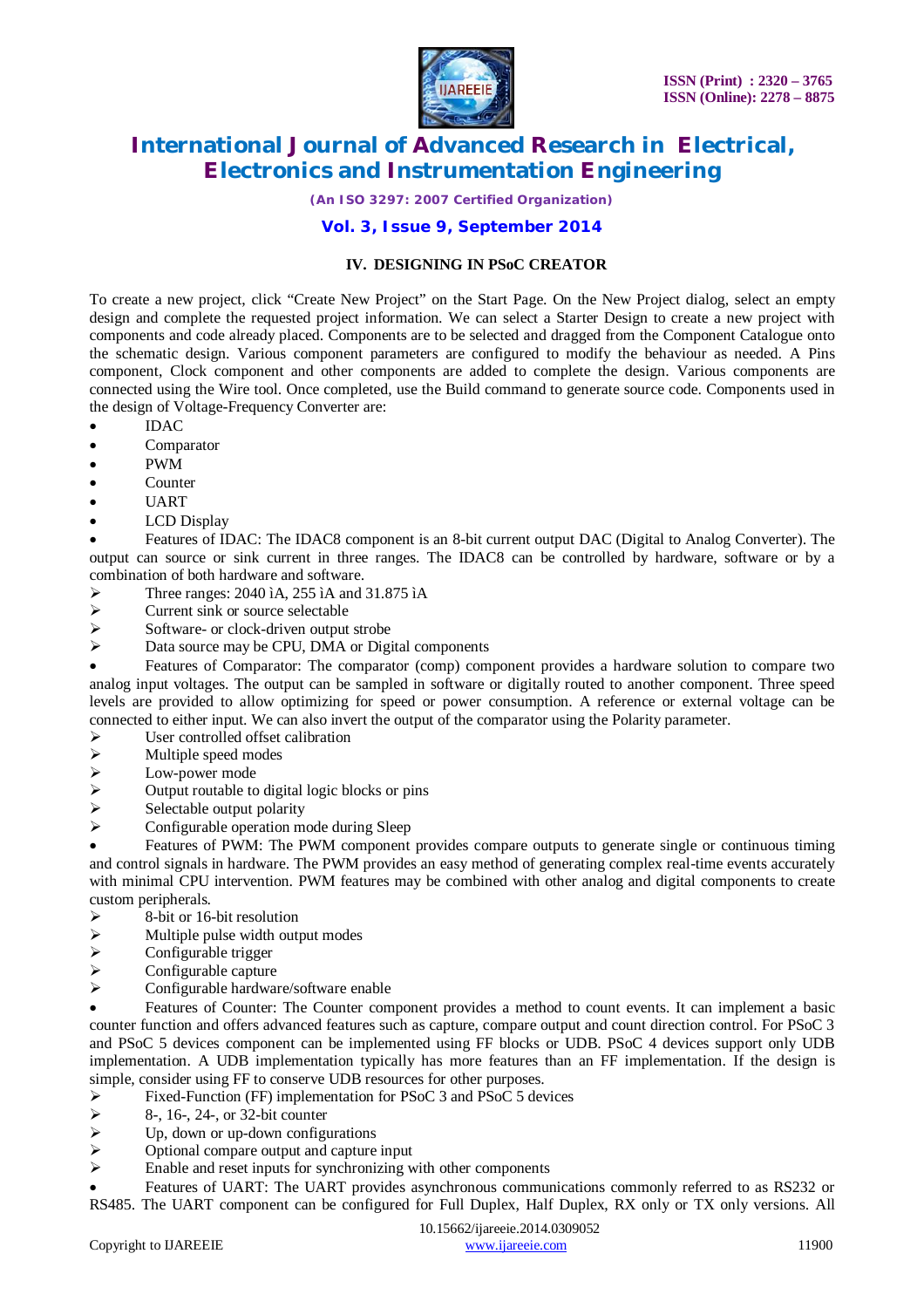

*(An ISO 3297: 2007 Certified Organization)*

# **Vol. 3, Issue 9, September 2014**

versions provide the same basic functionality. They differ only in the amount of resources used. To assist with processing of the UART receive and transmit data, independent size configurable buffers are provided.

- $\geq$  9-bit address mode with hardware address detection<br> $\geq$  Baud rates from 110 to 921600 bps or arbitrary up to
- Baud rates from 110 to 921600 bps or arbitrary up to 4 Mbps<br>  $\triangleright$  RX and TX buffers = 4 to 65535
- RX and TX buffers = 4 to 65535<br>
Petection of Framing, Parity and
- $\triangleright$  Detection of Framing, Parity and Overrun errors<br> $\triangleright$  Full duplex Half Duplex TX only and RX only
- Full duplex, Half Duplex, TX only and RX only optimized hardware

 Features of LCD: The Character LCD component contains a set of library routines that enable simple use of one, two or four-line LCD modules that follow the Hitachi 44780 standard 4-bit interface. The component provides APIs to implement horizontal and vertical bar graphs.

- > Implements the industry-standard Hitachi HD44780 LCD display driver chip protocol <br>  $\triangleright$  Requires only seven I/O pins on one I/O port
- Requires only seven I/O pins on one I/O port<br>  $\geq$  Contains built-in character editor to create use
- Contains built-in character editor to create user-defined custom characters

## **V. LABVIEW**

Laboratory Virtual Instrumentation Engineering Workbench is a platform and development environment for a visual programming language from National Instruments. The graphical language is named "G" Language which is a unique tool implementing the data-flow programming model. In this project, LabVIEW has been used for giving a graphical user interface and also for communicating with PSoC through the Serial Port of the computer. LabVIEW provides a set of functions in the Function palette which is used for establishing a Serial Communication buffer and closing the Serial Communication operation. With LabVIEW, visualizing the program flow becomes easier and hence leads to faster and more efficient coding. LabVIEW provides excellent debugging tools and huge support through official forums. LabVIEW programs are called virtual instruments (VIs). Vis contains three main components-the Front panel, the block diagram and the Icon & Connector pane. The front panel is the user interface of the VI. The controls and functions contain sub palettes of objects to create a VI.

#### **VI. EXPERIMENTAL SETUP**

The basis for voltage-to-frequency converter uses the principle of linear charging and discharging of capacitance. The circuit consists of a charging capacitor, programmable current source, a comparator, PWM and counter.



#### Fig. 2 Block Diagram V-F Converters

The current set by IDAC module charges the external capacitor linearly until the threshold voltage is reached. The output frequency is dependent on capacitance value and the changing current. For the measurement, a Pulse Width Modulator (PWM) of a fixed period is enabling a 16-bit counter. The output of comparator clocks the counter and the count value is read and sent to Universal Asynchronous Receive transmit (UART) for transmitting to PC.

#### **VII.PSoC IMPLEMENTATION FOR V TO F CONVERTER**

In fig 3, the implementation of wide range voltage to frequency converter using PSoC3 microcontroller is shown. In this method, input voltage from the programmable voltage source is given to the input of the comparator. When output of comparator is High, IDAC output is connected to the pin. When comparator output is low, the pin shorts to ground. IDAC has been configured as a current source. IDAC charges the external capacitor connected to C\_1. When the capacitor voltage crosses input voltage Vin, comparator output becomes low an discharges the capacitor. As capacitor voltage becomes zero, the comparator output becomes high and IDAC starts charging the capacitor. The cycle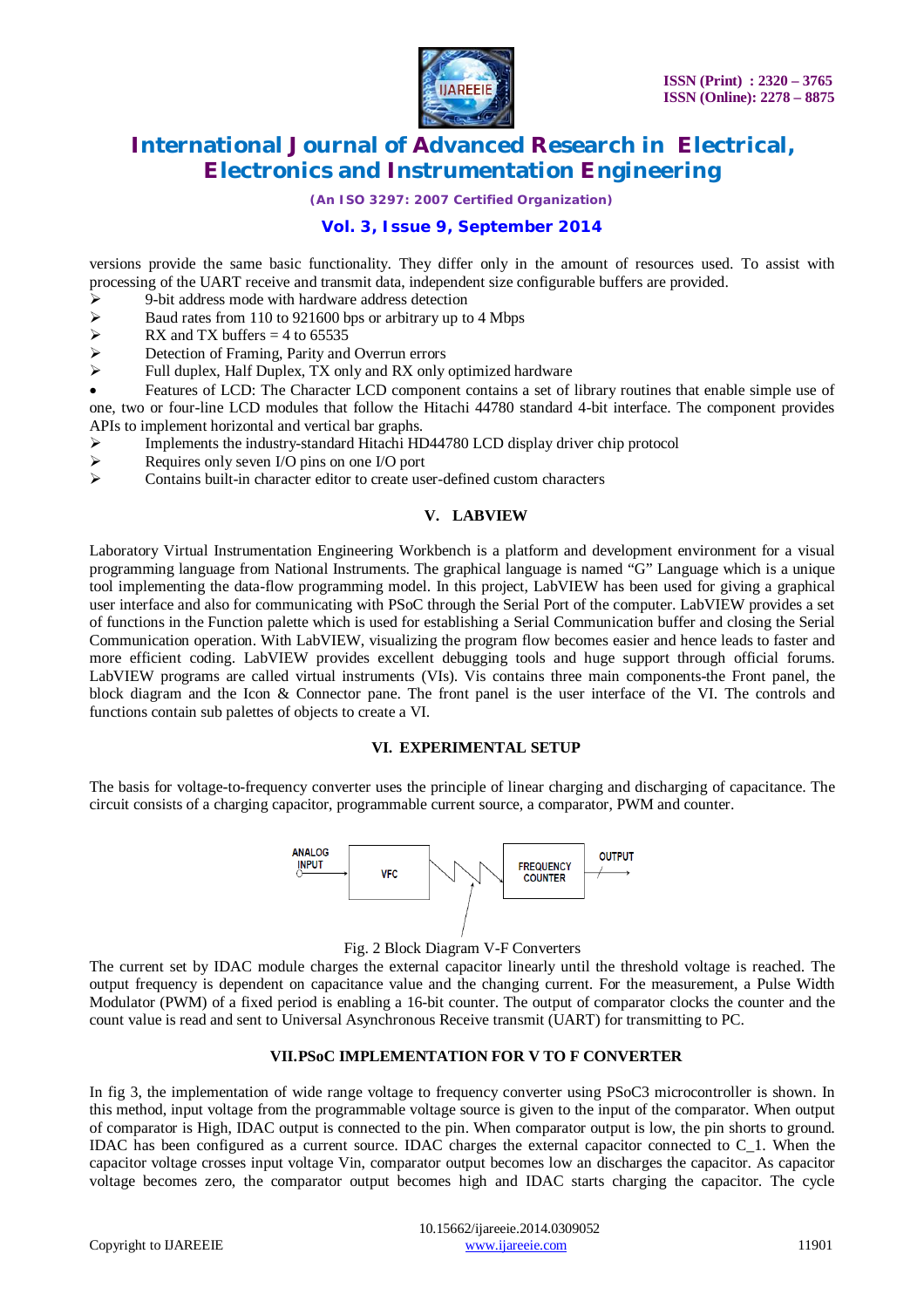

*(An ISO 3297: 2007 Certified Organization)*

# **Vol. 3, Issue 9, September 2014**

continues and we get an oscillator whose frequency is inversely proportional to Vin. The period of the output waveform is directly proportional to the input voltage. The frequency output of the circuit can be found from the formula:

$$
F = \frac{1}{\frac{CV}{I} + t_{\text{disch}}}
$$

where, F is the output frequency, C is the capacitance, V is the input voltage, I is the IDAC current and t*disch* is the period of the Comparator's Synch clock. The frequency measurement is the number of rising edges that occur within one second. The project uses a PWM to generate the time window. The signal whose frequency is to be found is given to the count input of the counter. The count value in the counter within the time window gives a measure of the input signal frequency. The calculated frequency is displayed on the LCD Display and the UART provides asynchronous communications to PC via RS 232.



## **VIII. LABVIEW IMPLEMENTATION FOR VOLTAGE TO FREQUENCY CONVERTER**

In this design, LabVIEW has been used for giving a graphical user interface and also for communicating with PSoC through the serial port of the computer. The measured data is displayed in the menu screen as well as saved in a user specified file path.



Fig. 4 LabVIEW Block Diagram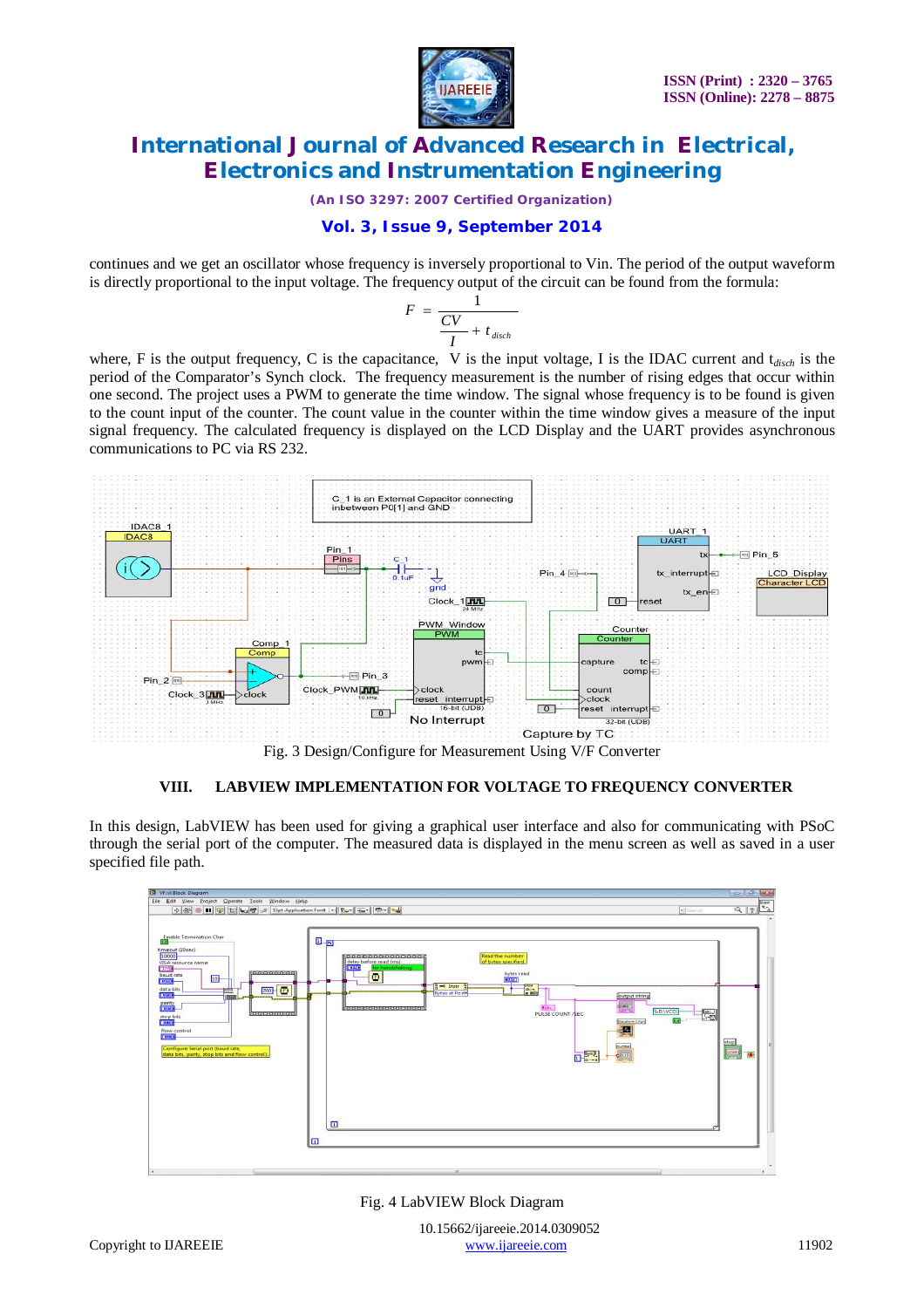

*(An ISO 3297: 2007 Certified Organization)*

# **Vol. 3, Issue 9, September 2014**

Fig 4 shows the block diagram in LabVIEW. The block diagram mainly consists of a VISA Configure serial port (initializes the serial port to the required settings given), VISA Read (Reads the specified number of bytes from the device or interface specified by VISA resource name and returns the data in read buffer) and a waveform chart(generates a waveform with voltage along X-axis and counts along Y-axis).

| 18 13.3.14 mar. vi Front Panel *                                                                     |                                                                                                                                                                                                                                                                   | $\Box$ ek<br>$\sqrt{2}$<br>$\hat{\phantom{a}}$ |
|------------------------------------------------------------------------------------------------------|-------------------------------------------------------------------------------------------------------------------------------------------------------------------------------------------------------------------------------------------------------------------|------------------------------------------------|
| VISA resource name<br><b>SCOMB</b><br>$\overline{\phantom{a}}$<br>baud rate<br><b>COUNTS</b><br>7552 | <b>Waveform Chart</b><br>Plot 0 <b>12 1</b><br>$25000 -$<br>$22500 -$<br>$20000 -$<br>$17500 -$<br>$\begin{array}{r} +6.18000 \\ +6.18000 \\ +6.18000 \\ +6.10000 \\ \end{array}$<br>$7500 -$<br>$5000 -$<br>$2500 -$<br>$0 -$<br>33.000000<br>1056.00000<br>Time |                                                |
| <b>IRC II</b>                                                                                        |                                                                                                                                                                                                                                                                   | $\frac{1}{\sqrt{2}}$                           |

Fig. 5 LabVIEW Front Panel

Fig 5 shows the front panel in LabVIEW. The user enters the inputs through the interface or front panel which is also the screen on which the outputs are displayed.

#### **XI. RESULTS**

Voltage to Frequency converters generates a digital output proportional to the measured input voltage or current signal. Table 1 shows the measurements of counts corresponding to the input voltage given.

| 17 AD LEE 1 TVICASUITCHICHTS OF COUILIS |             |  |
|-----------------------------------------|-------------|--|
| Volts (mV)                              | Counts (Hz) |  |
| 100                                     | 35602       |  |
| 150                                     | 19416       |  |
| 200                                     | 14790       |  |
| 250                                     | 11496       |  |
| 300                                     | 8764        |  |
| 400                                     | 4452        |  |
| 450                                     | 4215        |  |
| 500                                     | 4100        |  |
| 550                                     | 3918        |  |
| 600                                     | 3786        |  |
| 650                                     | 3577        |  |
| 700                                     | 3226        |  |
| 750                                     | 3056        |  |
| 800                                     | 2946        |  |
| 850                                     | 2801        |  |
| 900                                     | 2698        |  |
| 1000                                    | 2526        |  |
| 1500                                    | 1708        |  |
| 2000                                    | 1340        |  |
| 2500                                    | 1150        |  |
| 3000                                    | 1050        |  |
| 3300                                    | 940         |  |

#### TABLE 1 Measurements of Counts